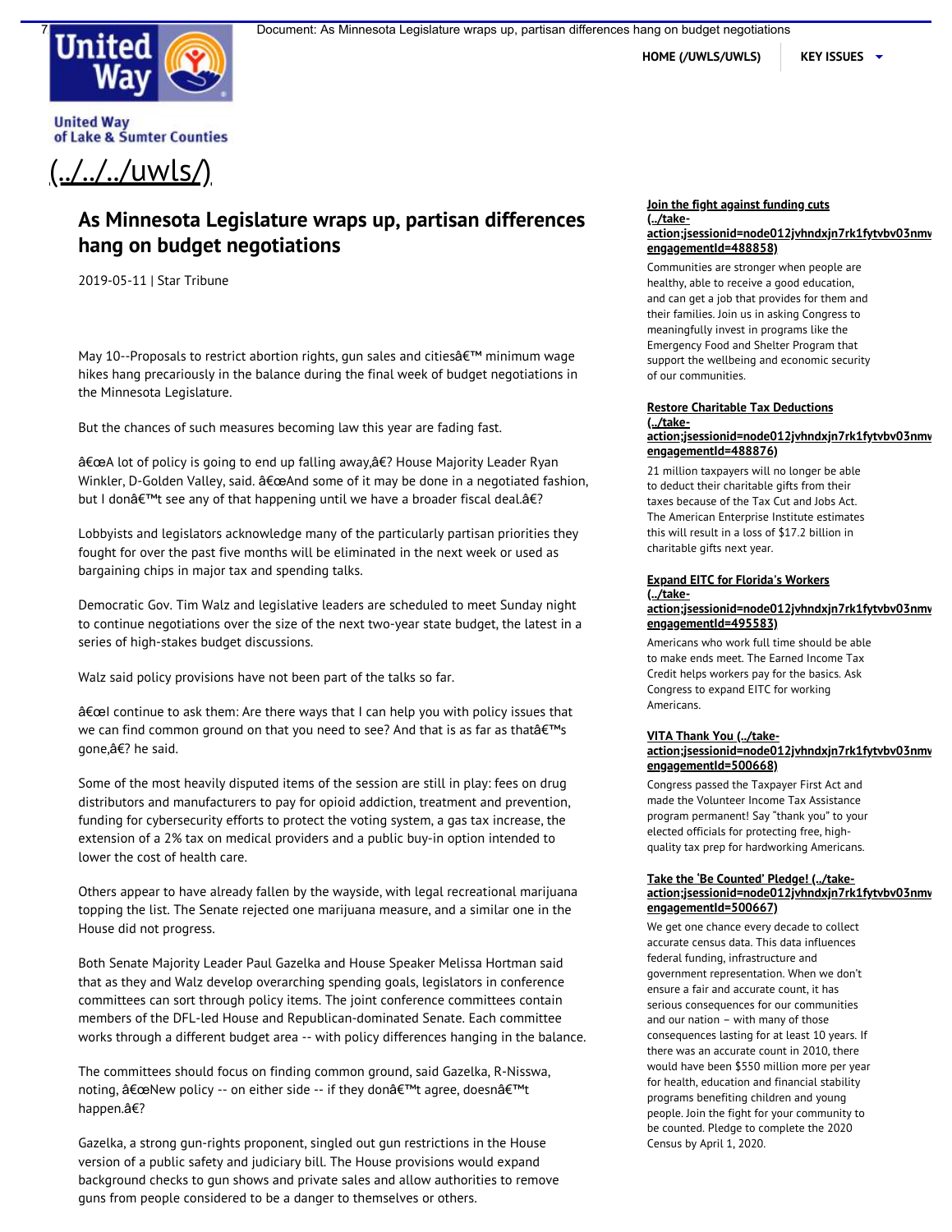Minnesota Gun Owners Caucus political director Rob Doar said the Senate version of the State of the Senate Contabi the public safety bill lacks such â€œpet programs,â€? which makes it harder for the Democrats to try to negotiate on gun control.

â€œIt really becomes the DFL decision to see which hill they want to die on for which policy items,â€? he said.

Protect Minnesota Executive Director Nancy Nord Bence, who is advocating for the laws, said Republicans are working to strip the language from the final compromise bill. But she believes thereâ€™s still a chance gun control changes could be added in a final deal.

â€œWe all know that at the end of session lots of things can get done quickly if they want them to get done quickly,â€? she said.

Some of the biggest budget questions of this year are being debated in the health and human services conference committee, but members are also tackling a number of lower-cost but highly disputed policy ideas. One of those would ban abortions after 20 weeks post-fertilization.

Planned Parenthood has been lobbying against the measure and will continue to do so through this final week, spokeswoman Jennifer Aulwes said. She is hopeful it will not end up in the final bill but said activists have generally reached a point of â€œwait and see.â€?

Supporters of the 20-week ban are also unsure of the odds, given the strong opposition of Walz and House Democrats, said Paul Stark of Minnesota Citizens Concerned for Life, a group that opposes abortion rights. He said it could end up as some sort of bargaining chip.

Meanwhile, the jobs and energy conference committee is weighing two particularly divisive measures.

The Senateâ€™s version of a spending bill contains a provision to block cities from setting or enforcing their own employment laws, including raising the minimum wage and regulating scheduling or paid leave. That would impact any local regulations enacted January 2017 or after, effectively repealing the ordinances in St. Paul and Minneapolis.

House Democrats included statewide paid family and medical leave in their plan. Under the proposal, workers would continue to receive at least partial pay if they take time off to care for a sick family member or new baby. An income tax on employees and employers would pay for the benefit.

Sen. Eric Pratt, R-Prior Lake, said he believes a deal could be struck on legislation addressing employer wage theft, a policy area that he said he is â€œabsolutely confident that we can come to an agreement on.â€? As for paid family leave and uniform statewide labor laws, he said this might not be the right year.

â€œIf we can come to an agreement on policy, great. But this is a budget year and the focus has got to be on the budget items. And we can do policy next year,â€? Pratt said.

Paid leave advocates have no plans to give up their fight. They will be making their last push over the next week.

Volunteers plan to knock on 30,000 doors -- largely in Senate Republican districts - and encourage Minnesotans to call their legislators and ask them to support paid leave and some other policies, said Lars Negstad with the faith-based group Isaiah. The organizationâ€™s political arm, Faith in Minnesota, is leading that outreach.

Many DFL-aligned unions also have been making phone calls, door knocking and airing digital ads to support policies like paid leave, Negstad said.

â€œWe really think the time is this year to get it done,â€? he said.

### **Vote Yes-SNAP (../take[action;jsessionid=node012jvhndxjn7rk1fytvbv03nmw](http://cqrcengage.com/uwls/app/take-action;jsessionid=node012jvhndxjn7rk1fytvbv03nmwq4225817.node0?engagementId=500666) engagementId=500666)**

United Way Worldwide applauds Congress for reaching a bipartisan compromise on the Farm Bill. While the bill is not perfect, it represents a step in the right direction on SNAP, which provides essential food support for children, people with disabilities, older Americans and veterans. With United Way's support of the bipartisan SNAP provisions in the final agreement, we encourage Members of Congress to vote yes on the conference report.